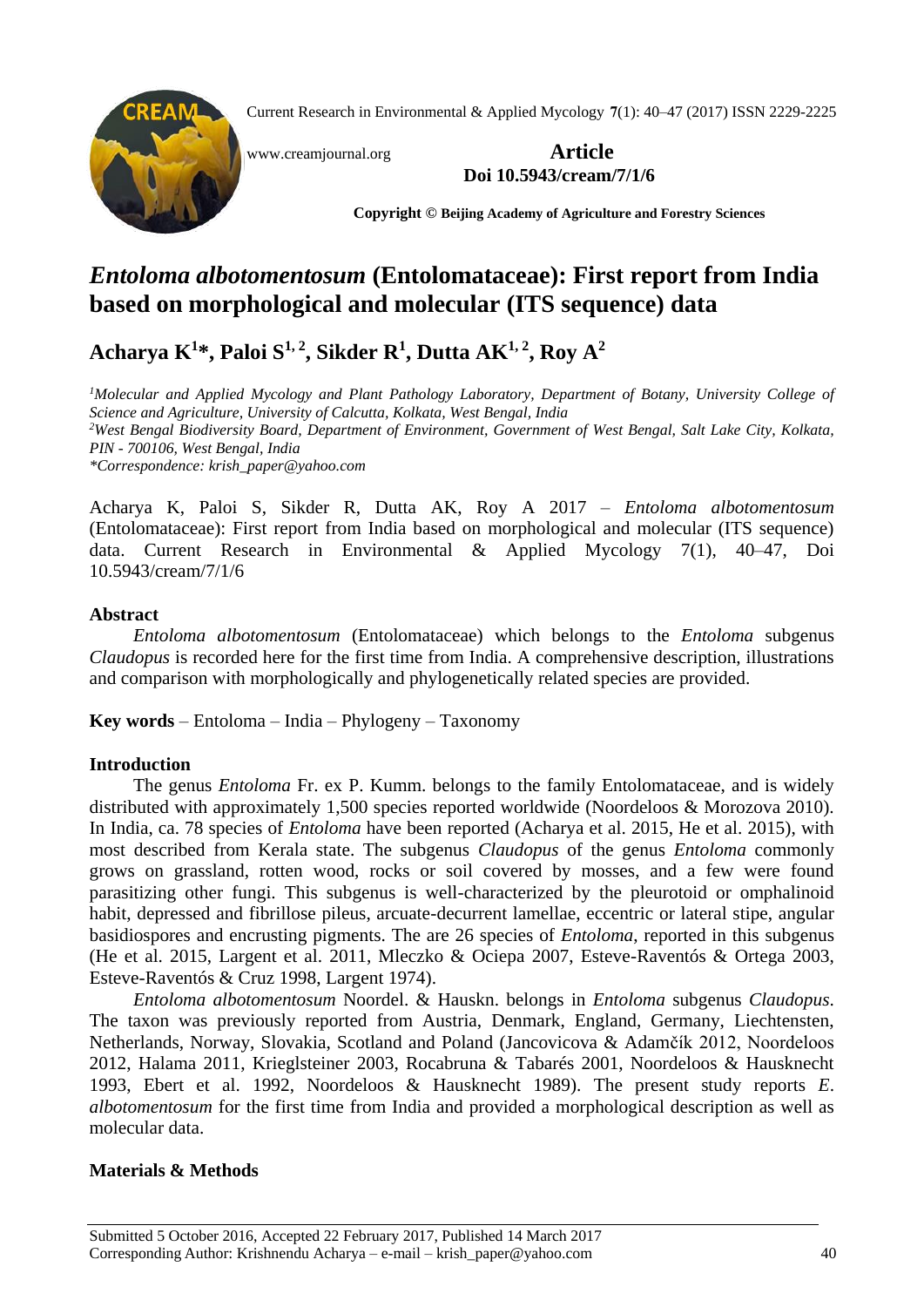### **Morphological study**

Fruit bodies of the fresh specimens was collected from Amarpur in a lower gangetic region village of Paschim Midnapur district, West Bengal, India during the Indian rainy season of 2015. The macro morphological features of the specimen were noted in the field with colour photographs. Colour codes and terms (mostly) follow Methuen Handbook of Colour (Kornerup and Wanscher, 1978). Microscopic characters were obtained from dried basidiocarps by free-hand section and use 5% KOH and Congo red for mounting purpose under the Carl Zeiss AX10 Imager A1 phase contrast microscope. The size of basidiospores were documented based on 25 measurements from each of the six basidiocarps from single time collections. Q value denotes length/width ratio of the basidiospores. Amyloid feature of basidiospores examined by using Melzer's reagent. Most of the macro-microscopically terminology has been implemented from Vellinga (1988) and Noordeloos (1992). Scanning Electron Microscope (SEM) illustration of basidiospore was obtained from dry spores (spore print) with platinum coating at different magnifications in high vacuum mode to observe patterns of spores. This work was carried out with Zeiss EVO-MA10 electron microscope at the Centre for Research in Nanoscience & Nanotechnology, University of Calcutta, Kolkata, India. The specimen has been preserved according to Pradhan et al. (2015) and deposited in the Calcutta University Herbarium (CUH).

#### **Molecular study**

Genomic DNA was extracted from dried fruit body using 'Fungal gDNA Mini Kit' (Xcelris Genomics, Ahmedabad, India). Amplification of nrITS region followed by Paloi et al. (2015). Amplified PCR products were purified using QIAquick Gel Extraction Kit (QIAGEN, Germany) and were subjected to automated DNA sequencing on an ABI3730xl DNA Analyzer (Applied Biosystems, USA) using primers identical with amplification for the ITS rDNA region. The newly generated sequences were then deposited in GenBank (www.ncbi.nlm.nih.gov).

Twenty five nrITS sequences represent this study, of which 24 were retrieved from GenBank and one sequence was generated for this study. Two sequences of the genus *Lyophyllum*, was selected for rooting purpose (He et al. 2012). Accession number of newly generated sequences and other GenBank sequences are presented in Figure 1. All sequences were aligned by ClustalX (Thompson et al. 1997) using default settings.

The best fit model of sequence evolution for phylogenetic study was determinate with the help of MEGA v.7. The T92+G (Tamura 3-parameter) model was best fit with lowest BIC scores of 5895.25 and AICc scores 5540.43.ML analysis was done based on the T92+G model (Tamura 1992) where the initial tree(s) for the heuristic search was obtained by applying the neighbourjoining and BioNJmethod to a matrix of pairwise distances estimated using the maximum composite likelihood (MCL) approach. A discrete Gamma distribution was used to model evolutionary rate differences among sites  $(5 \text{ categories } (+G, \text{ parameter } = 0.3574))$ . Bayesian phylogenetic analyses were carried out using Metropolis-coupled Markov chain Monte Carlo (MCMCMC) methods with MrBayes v. 3.2.2 (Ronquist et al. 2012), under a GTR+I+G model. For a given data set, the General time reversible (GTR) model was employed with gamma-distributed substitution rates. Markov chains were run for  $10^6$  generations, saving a tree every  $100^{\text{th}}$  generation. Default settings in MrBayes were used for the incremental heating scheme for the chains (3 heated and 1 cold chain), unconstrained branch length (unconstrained: exponential (10.0)), and uninformative topology (uniform) priors. MrBayes was used to compute a 50% majority rule consensus of the remaining trees to obtain estimates of the posterior probabilities (PPs) of the groups. Bayesian posterior probabilities values over 0.90 are reported in the resulting trees.

#### **Results**

### *Phylogenetic analyses*

The phylogenetic analyses were performed based on ITS dataset. All of 25 sequences were aligned and end trimmed to create a dataset of 647 nucleotides that included 361parsimony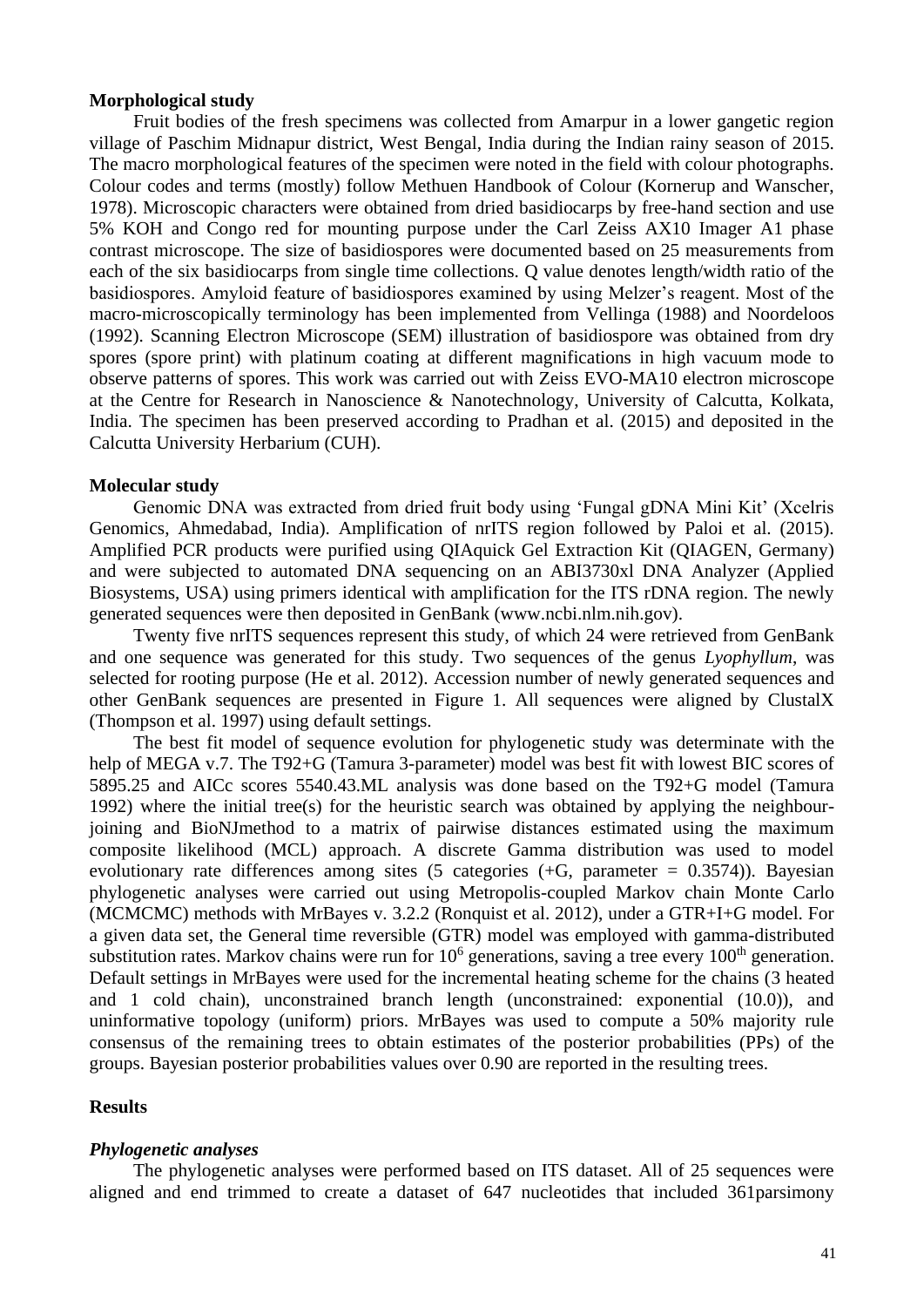informative characters. Each of the ML analysis iteration recovered a single tree. We have selected the topology resulting from the first iteration to present here (Fig 1, -*InL* = 2710.5012). Bayesian analyses reached a standard deviation of split frequencies of 0.004 after 106 generations and the initial 25% trees recovered were excluded as the burn-in. Maximum likelihood bootstrap values (BS) and Bayesian posterior probabilities (PP) support many of the terminal nodes in the phylogeny (Fig 1).



**Figs 1** – Maximum likelihood tree (-*InL* = 2710.5012) generated using T92+G model of nucleotide evolution. Values to the right of the / are MLBS support, and those to the left indicate Bayesian posterior probabilities (PP) of that clade. Maximum likelihood bootstrap values >50% and PP values >0.9 are shown. *Entoloma albotomentosum* (KX904354) is placed in bold front.

# *Taxonomy*

*Entoloma albotomentosum* **Noordel. & Hauskn.,** Z. Mykol. 55(1): 32 (1989) Figs 2–3 *Basidiomata* small, pleurotoid. *Pileus* 2–11 mm diam., convex to broadly convex or infundibuliform when young, becoming applanate with slight central depression at maturity, white (1A1), not hygrophanous, not translucently striate, smooth and shiny, fibrillose white, no color change after brushing margin entire when young becoming irregular to wavy when old, slightly incurved; context 1 mm thick, cream. *Lamellae* 5 mm broad, adnexed to adnate, distant, white at young stage, becoming pinkish with age, regular, edge concolorous, even, lamellulae of one to two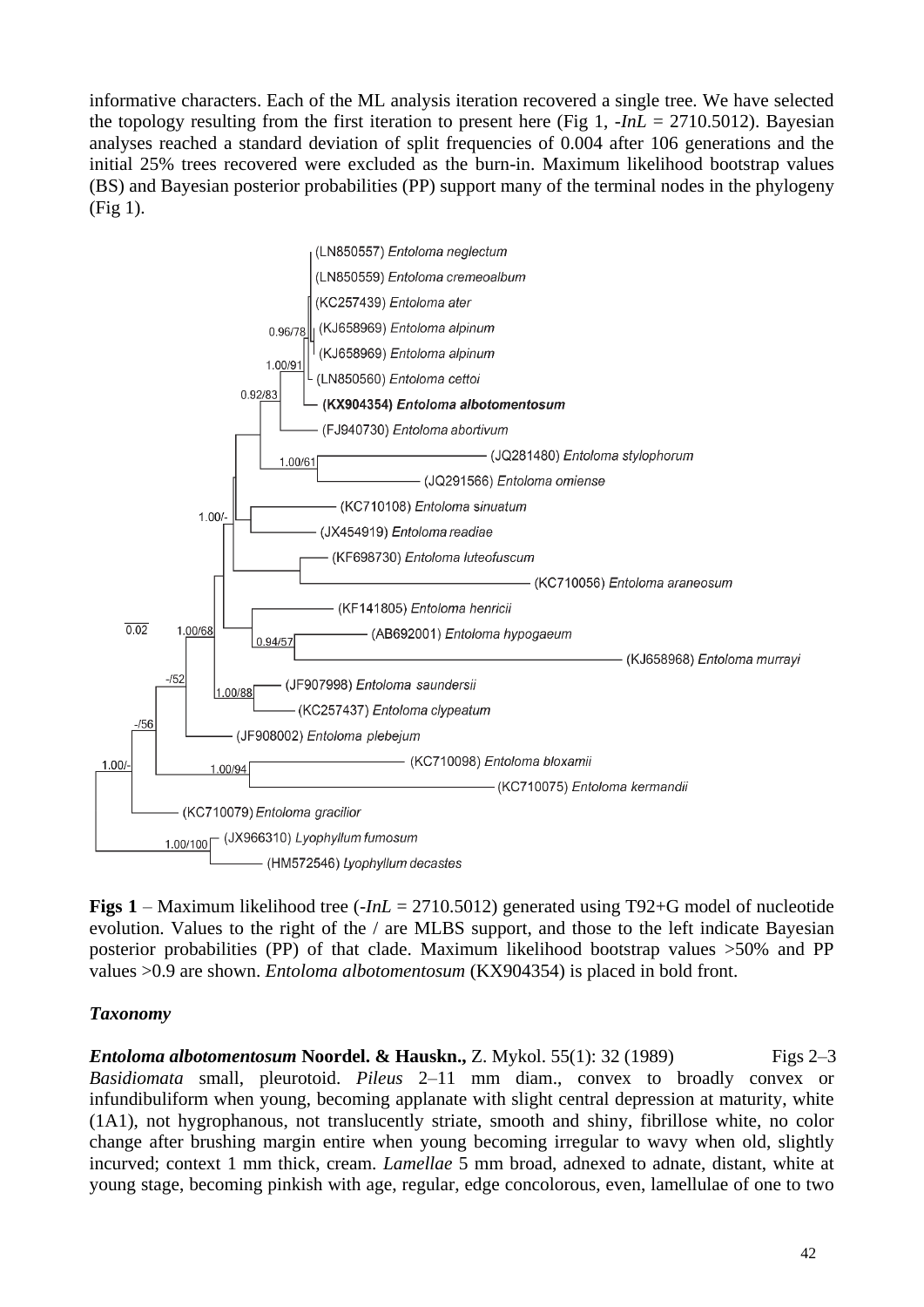lengths. *Stipe* 1.5–3.5 mm × 0.2–0.6 mm, central to slightly excentric at young, becoming excentric at maturity, white (1A1), fleshy, silky fibrillose, no colour change after brushing; context solid,



**Figs 2** – *Entoloma albotomentosum* A-C Fresh basidiocarp. D SEM picture of basidiospores. Scale bars:  $A-C=10$  mm,  $D=1$  µm.

white, base with white mycelia pad. *Odour* mushroomy. *Taste* indistinct. *Spore print* light pinkish. *Basidiospores* 9.5–13  $\times$  6.5–8.5 µm, Q=1.25–1.32, heterodiametric with 5–7 angled in side view, light yellowish-pink when viewed with KOH, IKI-, thick-walled. *Basidia* 27.5–49 × 8.5–15.5 µm, clavate to sub clavate, hyaline, thin-walled, oil granules present when viewed with KOH, 4-spored, sterigmata up to 3.5  $\mu$ m long, clamp-connection absent at the base. *Basidioles* 20.5–27.5  $\times$  6.5–12 µm, clavate, hyaline. *Lamellar trama* composed of 4.2–6 µm broad, IKI-, interwoven, cylindrical, hyaline, thin-walled hyphae. *Lamellae edge* fertile with well-developed basidia and cystidia. *Cheilocystidia* 25–32.5  $\times$  7.5–10.5 µm, broadly clavate to subclavate or fusiform, hyaline, thinwalled, oil granules present when viewed with KOH. *Pleurocystidia* absent. *Pileipellis* a cutis with transitions to a trichoderm, consists of densely arranged 5.8–10.2 µm broad, interwoven, less gelatinous, hyaline, thin-walled hyphae, hyphal end obtuse, 2–3 nodes, clamp-connections absent. *Stipitipellis* hyphae 5–9.5 µm broad, thin wall hyaline, septet. *Stipe trama* composed of more or less densely arranged hyphal cell.

Habit and Habitats – Uncommon, scattered to gregarious, grows on rotten heap of paddy straw (*Oryza sativa* L.).

Material examined – India, West Bengal, Paschim Midnapur, Pataspur, 22°1′49″N, 87°31ʹ10ʺS, 22 Aug 2015, Krishendu Acharya, A.K. Dutta & S. Paloi, (CUH AM253)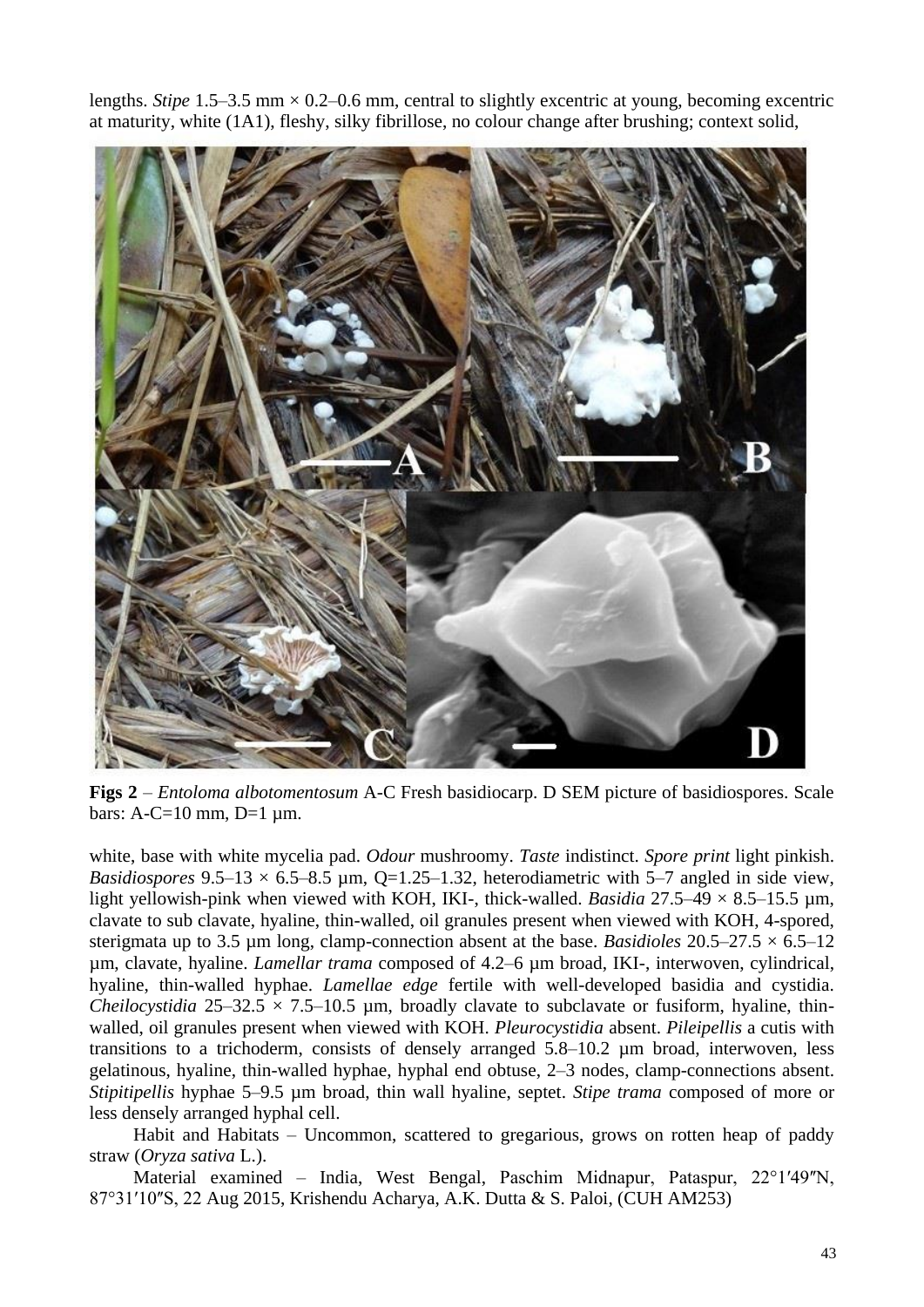

**Figs 3** – *Entoloma albotomentosum* A Basidium, B Basidiospores, C Cheilocystidia, D Pileipellis with terminal hyphae, E Stipitipellis hyphae Scale bars: A-E=10 µm.

### **Discussion**

*Entoloma albotomentosum* Noordel. & Hauskn. Was described from Austria by Noordeloos and Hausknecht (1989) grow on decaying grass debris and is characterised by white pleurotoied basidiocarps, an excentric stipe, ca.  $10-11 \times 6.5-8 \mu m (Q = 1.3-1.5)$  spores, a pileipellis a cutis type made up with 4–12 µm wide hyphae and lack of clamp connections. Our collection of *E. albotomentosum* mostly agree with the type specimen along with Slovaka collection, detailed macro-microscopically described by Jancovicova and Adamčík (2012). A comparative account based on macro-microscopically feature is given in Table 1.

Based on megablast in NCBIs GenBank database using the ITS sequence (613 bp), the closest hit was *Entoloma alpinum* Xiao L. He, W.H.Peng & B.C.Gan (GenBank KJ658969; sequence identity = 555/567(98%), gaps = 0/567(0%)), *Entoloma cettoi* Noordel., Hauskn. & Zuccher. (GenBank LN850560; sequence identity = 555/567(98%), gaps = 0/567(0%)), *Entoloma cremeoalbum* Jordal & Noordel. (GenBank LN850559; sequence identity = 555/567(98%); gaps = 0/567(0%)) and *Entoloma ater* (Hongo) Hongo & Izawa (GenBank KC257439, sequence identity = 555/567(98%); gaps =  $0/567(0\%)$ ).

Being a well representative member of the subgenus *Claudopus* (Gill.) Noordel., *Entoloma alpinum* is closer to the described species with regard to the characters such as habitat on the grassland, pileus size (10–30 mm in diam.), and a trichoderm type of pileipellis. *Entoloma alpinum* Xiao Lan He, W.H. Peng & Gan, recently described from China, differs by having a pileus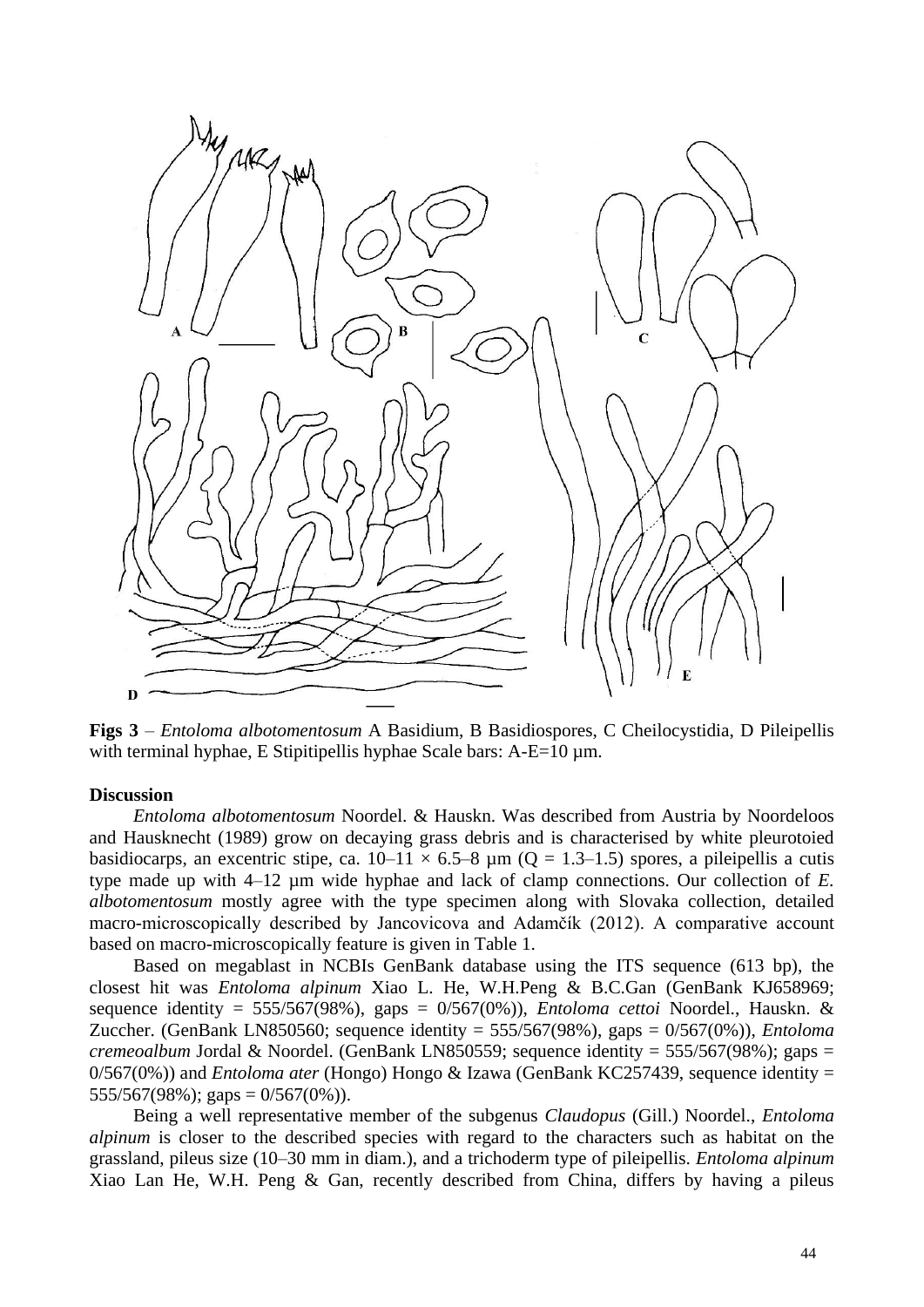coloured pale straw yellow, larger size of the basidiospores  $(11.5-16 \times 8.5-13.5 \mu m)$ , 2-spored basidia, and absence of cheilo- and pleurocystidia (He et al. 2015).

Macro-microscopically closely related species and growing on plant and grass debris, like *Entoloma exiguum* Esteve-Rav. & M. de la Cruz, first described from Spain in 1998. It differ from newly reported species characters like adnate to distinctly decurrent lamellae, lamellulae 0– 1,basidium with clamp connection at the base and lacking of chelocystidia and pleurocystidia (Esteve-Rav. & Cruz, 1998). *Entoloma alliodorum* Esteve-Rav., E. Horak & A. Ortega with its white colour, but it differs generally by the more omphalioid habit (more distinct stipe), crowded lamellae, somewhat smaller, heterodiametrical basidiospores, strong smell of garlic and growing on mosses and rotten debris (Esteve-Raventós & Ortega 2003, Noordeloos 2004). *E. jahnii* Wolfel & Winterh has adnate-emarginate to almost free lamellae, more grater spore size  $(9-) 10-14 (-15) x$ 7.5–11 (–11.5)  $\mu$ m,  $Q = 1.0$ –1.5 (–1.55), basidia with clamp connection (Wölfel & Winterhoff 1993).

Among previously reported species of *Entoloma* from India belonging to the same subgen. *Claudopus*: *E. nubilum* has much smaller pileus (4–8 mm diam.) coloured ink blue, bluish grey lamellae that turns orange grey at maturity, smaller basidiospores with a mean of  $8 \times 5.2$  um (Q=1.54), and absence of cheilo- and pleurocystidia (Manimohan et al. 2002); *Entoloma carneum* differs by having a pileus with upturned margin, free to remote lamellae coloured red-haired, finely pruinose stipe, absence of cheilo- and pleurocystidia, and habitat on decaying stem of palm (Manimohan et al. 2002); *E. indocarneum* primarily differs by its incarnate-pink coloured basidiocarp (Manimohan et al. 2006).

| <b>Characters</b> | <b>Indian specimen</b>                                 | Type specimen<br>(Noordeloos<br>and<br>Hausknecht 1989)                                                               | <b>Slovak specimen</b><br>(Jancovicova<br>and<br>Adamčík 2012)                          | <b>Poland specimen</b><br>(Halama 2011)                                                                                                          |
|-------------------|--------------------------------------------------------|-----------------------------------------------------------------------------------------------------------------------|-----------------------------------------------------------------------------------------|--------------------------------------------------------------------------------------------------------------------------------------------------|
| Basidiocarp size  | $2-11$ mm                                              | $2 - 10$ mm                                                                                                           | $3-8$ mm                                                                                | $1.5 - 5.4$ mm                                                                                                                                   |
| Stipe             | $1.5 - 3.5 \times 0.2 - 0.6$<br>mm                     | $2 - 6 \times 0.2 - 1.0$ mm                                                                                           | $4-6 \times 0.3-0.5$ mm                                                                 | $0.6 - 2 \times$<br>$0.2 - 0.4$<br>mm                                                                                                            |
| Spores size       | μm                                                     | $9.6-13 \times 6.8-8.3$ $9-12.5 \times 6.5-8 \mu m$                                                                   | $9.2 - 12.2 \times 6.2 - 8.1$<br>$\mu$ m                                                |                                                                                                                                                  |
| Q value           | $1.25 - 1.32$                                          | $1.1 - 1.5$                                                                                                           | $1.23 - 1.74$                                                                           | $0.97 - 1.64$                                                                                                                                    |
| Cheilocystidia    | Present, clavate to<br>subclavat<br>or<br>fusiform.    | Absent,<br>in<br>some<br>specimen scattered<br>coralloid hair like.                                                   | <b>Not</b><br>clearly<br>differentiated,<br>lageniform<br><sub>or</sub><br>fusiform     | Absent                                                                                                                                           |
| Pileipellis       | Cutis<br>with<br>transitions<br>to<br>a<br>trichoderm. | Cutis<br>with<br>transitions<br>to<br>a<br>trichoderm, hyphae<br>cylindrical<br>to<br>inflated, $4-12 \mu m$<br>wide. | A cutis type, long<br>and narrow repent<br>hyphae, terminal cell<br>ca. 4.5–7.5 µm wide | with<br>Cutis<br>transitions<br>to<br><sub>a</sub><br>trichoderm, hyphae<br>cylindrical<br>to<br>inflated,<br>hyphae<br>$3.4 - 12.01 \mu m$ wide |

**Table 1** Comparison of different characters of *E. albotomentosum* with earlier published works.

## **References**

- Acharya K, Paloi S, Dutta AK, Bera I. 2015 *Entoloma shandongense* T. Bau & J.R. Wang (Agaricales, Entolomataceae): A new distributional record from India. Check List 11(4), 1683.
- Ebert H, Ludwig E, Rödig T. 1992 Neue oder seltene Arten aus der Gattung *Entoloma*. Zeitschrift für Mykologie 58, 185–196.
- Esteve-Raventós F, Cruz M. 1998 *Entoloma exiguum*, a new species of subgenus *Claudopus* (Entolomataceae, Agaricales) from Spain. Persoonia 17(1), 141-144,
- Esteve‐Raventós F, Ortega A. 2003 *Entoloma alliodorum*, a new species of subgenus *Claudopus* with a garlic odour. Mycotaxon. 86, 227‐232.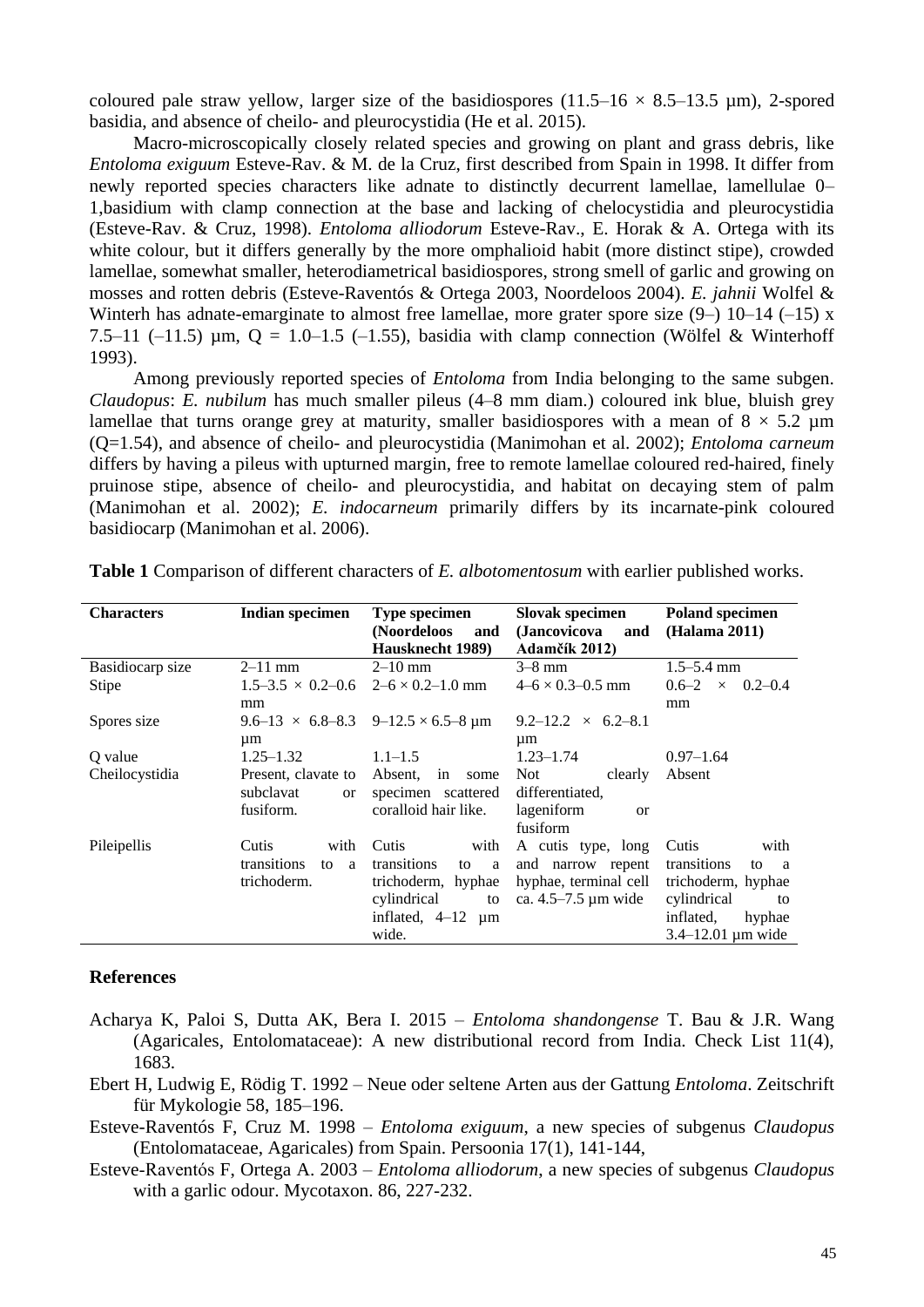- Halama M. 2011 *Entoloma albotomentosum* (Agaricales, Basidiomycota), a species new to Poland. Acta Mycologica 46, 129–136.
- He XL,mo Li TH, Jiang ZD, Shen YH. 2012 Four new species of *Entoloma* s.l. (Agaricales) from southern China. Mycological Progress 11(4), 915-925.
- He XL, Peng WH, Gan BC. 2015 Morphological and molecular evidence for a new species in *Entoloma* subgenus *Claudopus* from Sichuan Province, southwest China. Mycoscience 56, 326–331.
- Jančovičová S, Adamčík S. 2014 Exploring the limits of morphological variability and ecological preferences of *Entoloma albotomentosum*. Czech Mycology 66(2), 121–134.
- Kornerup A, Wanscher JH. 1978 Methuen Handbook of Colour. Eyre Methuen, London, UK.
- Krieglsteiner GJ. 2003 Entolomataceae. (In:) G. J. Krieglsteiner (ed.). Die Großpilze Baden-Württembergs. 4. Ständerpilze: Blätterpilze. II. Verlag Eugen Ulmer GmbH & Co., 4, Stuttgart: 138–243.
- Largent DL, Abell-Davis SE, Cummings GA, Ryan KL, Bergemann SE. 2011 Saxicolous species of *Claudopus* (Agaricales, Entolomataceae) from Australia. Mycotaxon 116, 253–264.
- Largent DL. 1974 Rhodophylloid fungi of the Pacific coast (United States) IV: infrageneric concepts in *Entoloma*, *Nolanea*, and *Leptonia*. Mycologia 66, 987–1021.
- Manimohan P, Leelavathy KM, Noordeloos ME. 2002 Three new species of *Entoloma* from Kerala State, India. Persoonia 17, 625–630.
- Manimohan P, Noordeloos ME, Dhanya AM. 2006 Studies on the genus *Entoloma* (Basidiomycetes, Agaricales) in Kerala State, India. Persoonia 19, 45–93.
- Mleczko P, Ociepa AM. 2007 *Entoloma ollare*, a species of subgenus *Claudopus*, new to Poland, Polish Botanical Journal 52(2), 159–163.
- Noordeloos M.E. 2004 *Entoloma* s.l. (Supplemento). Fungi Europaei. 5A. Edizioni Candusso, Alassio: 761–1378.
- Noordeloos ME, Hausknecht A. 1989 Über einige neue und interessante Rötlinge aus Österreich. Zeitschrift für Mykologie 55, 31–42.
- Noordeloos ME, Hausknecht A. 1993 Die Gattung *Entoloma* in Ostösterreich. Österreichische Zeitschrift für Pilzkunde 2, 45–96.
- Noordeloos ME, Morozova OV. 2010 New and noteworthy *Entoloma* species from the Primorsky Territory, Russian Far East. Mycotaxon 112, 231-255
- Noordeloos ME. 1992 *Entoloma* s. l. Fungi Europaei 5, pp. 1–760, Giovanna Biella, Saronno.
- Noordeloos ME. 2012 *Entoloma*. In: Knudsen H., Vesterholt J., eds., Funga Nordica, 2nd ed., pp. 517–576, Nordsvamp, Copenhagen.
- Paloi S, Dutta AK, Acharya K. 2015 A new species of *Russula* (Russulales) from Eastern Himalaya, India. Phytotaxa 234 (3), 255–262
- Pradhan P, Dutta AK, Acharya K. 2015 A low cost long term preservation of macromycetes for fungarium. Protocol Exchange.<http://dx.doi.org/10.1038/protex.2015.026> (accessed 2015)
- Raj NA, Latha KDP, Kumar TKA, Manimohan P. 2014 A new species of *Entoloma* from India. Mycoscience 55, 400-404.
- Rocabruna A, Tabarés M. 2001 Aportación al conocimiento de los hongos del macizo montańoso del montseny (Cataluńa). III. – Revista Catalana de Micologia 23, 25–36.
- Ronquist F, Teslenko M, van der Mark P, Ayres DL, Darling A, Höhna S, Larget B, Liu L, Suchard MA, Huelsenbeck JP. 2012 – MrBayes 3.2: efficient Bayesian phylogenetic inference and model choice across a large model space. Systems biology 61, 539–542.
- Tamura K. 1992 Estimation of the number of nucleotide substitutions when there are strong transition-transversion and G + C-content biases. Molecular Biology and Evolution 9, 678- 687.
- Thompson JD, Gibson TJ, Plewniak F, Jeanmougin F, Higgins DG. 1997 The CLUSTAL\_X Windows interface: flexible strategies for multiple sequence alignment aided by quality analysis tools. Nucleic Acids Research 25, 4876–4882.